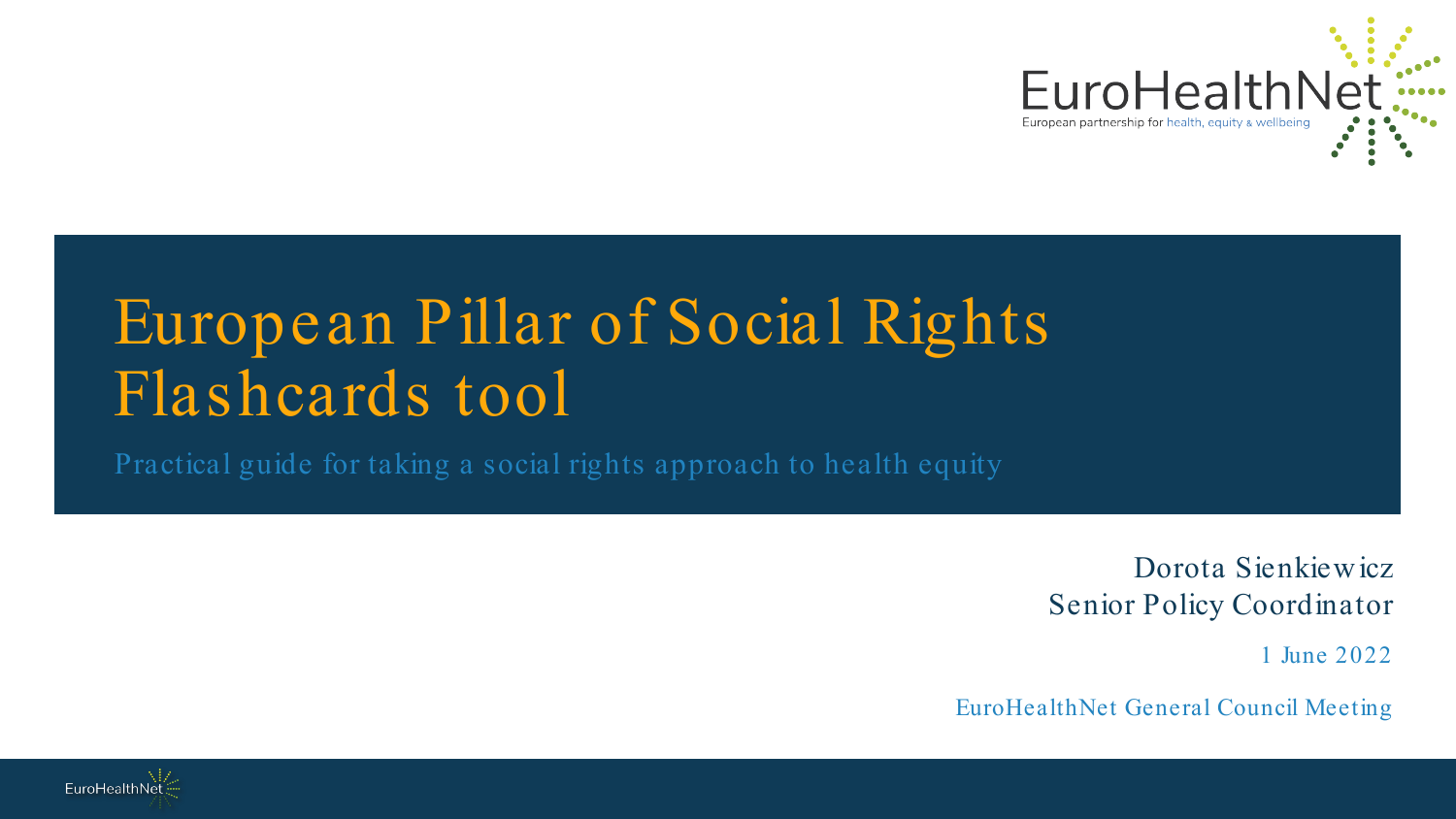## Factoring the social rights into the health equity approach "social rights are our (public health) business as well"

EPSR key strategic policy framew ork for the EU's collective efforts on social upward convergence

The Social Rights approach is still relatively new and in need of further thinking

By addressing each and all the principles considered structural determinants of health we are 'translating' the Pillar for Public Health & Health Equity

Concrete contributions from the public health sector for the social rights implementation on the ground, in communities, for end beneficiaries

What & how we can do it, do more and do better?

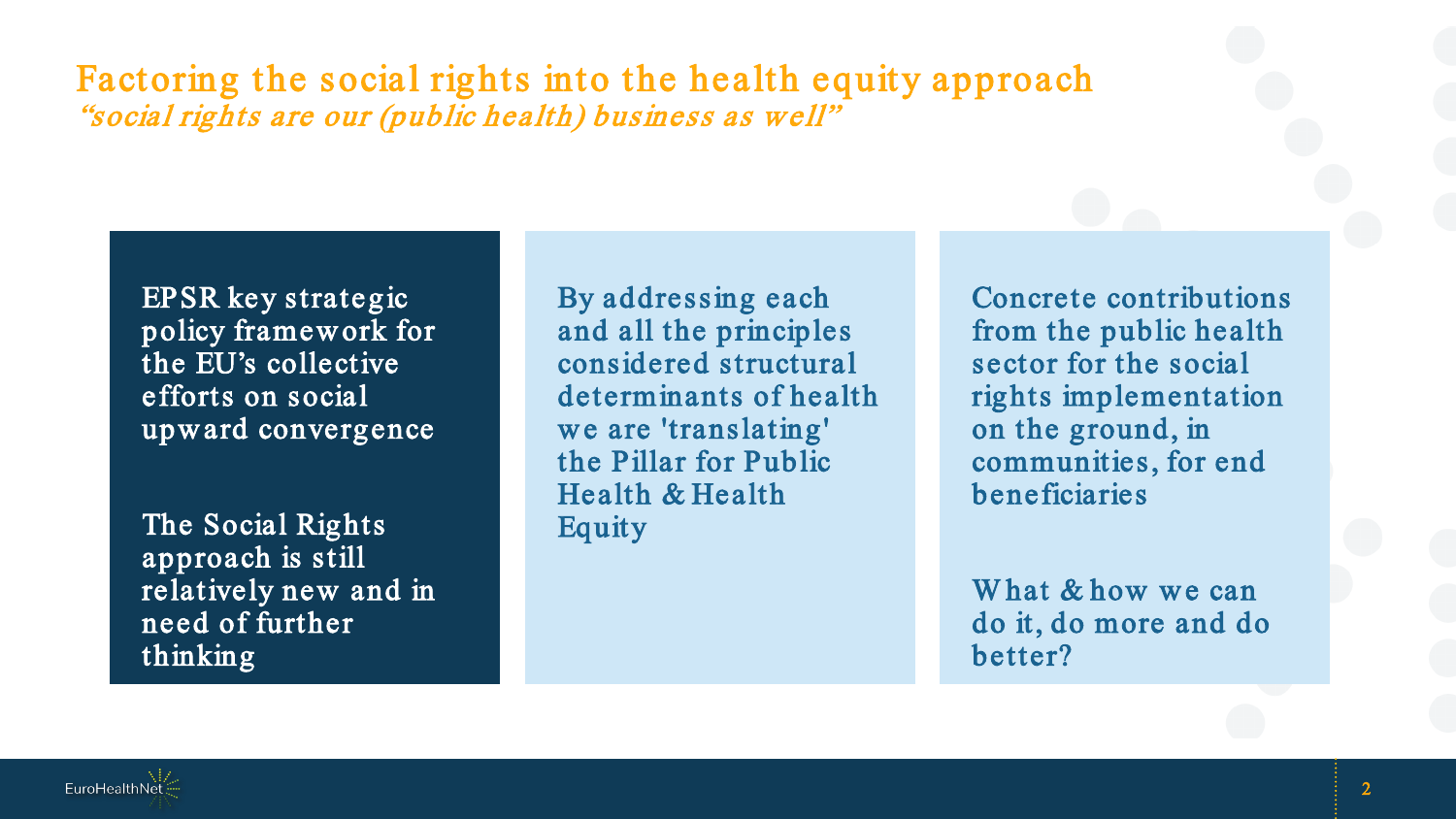## EuroHealthNet EPSR Flashcards tool

The aim is to facilitate the country-level implementation, by guiding and sharing resources on how this can be done

We have prepared a EPSR Flashcards methodology and developed first two flashcards to pilot (childcare and support to children; work-life balance)

Structure: "Common Intro Page", "Brief Description & Context", "EPSR Action Plan: W here Are W e Now", "Other EU-level Principles-supportive Instruments", "Actions by Public Health Actors", "EU Implementation Funds", "Further Assistance & Resources"

Easy to understand and use, attractive, a "tool in a pocket"

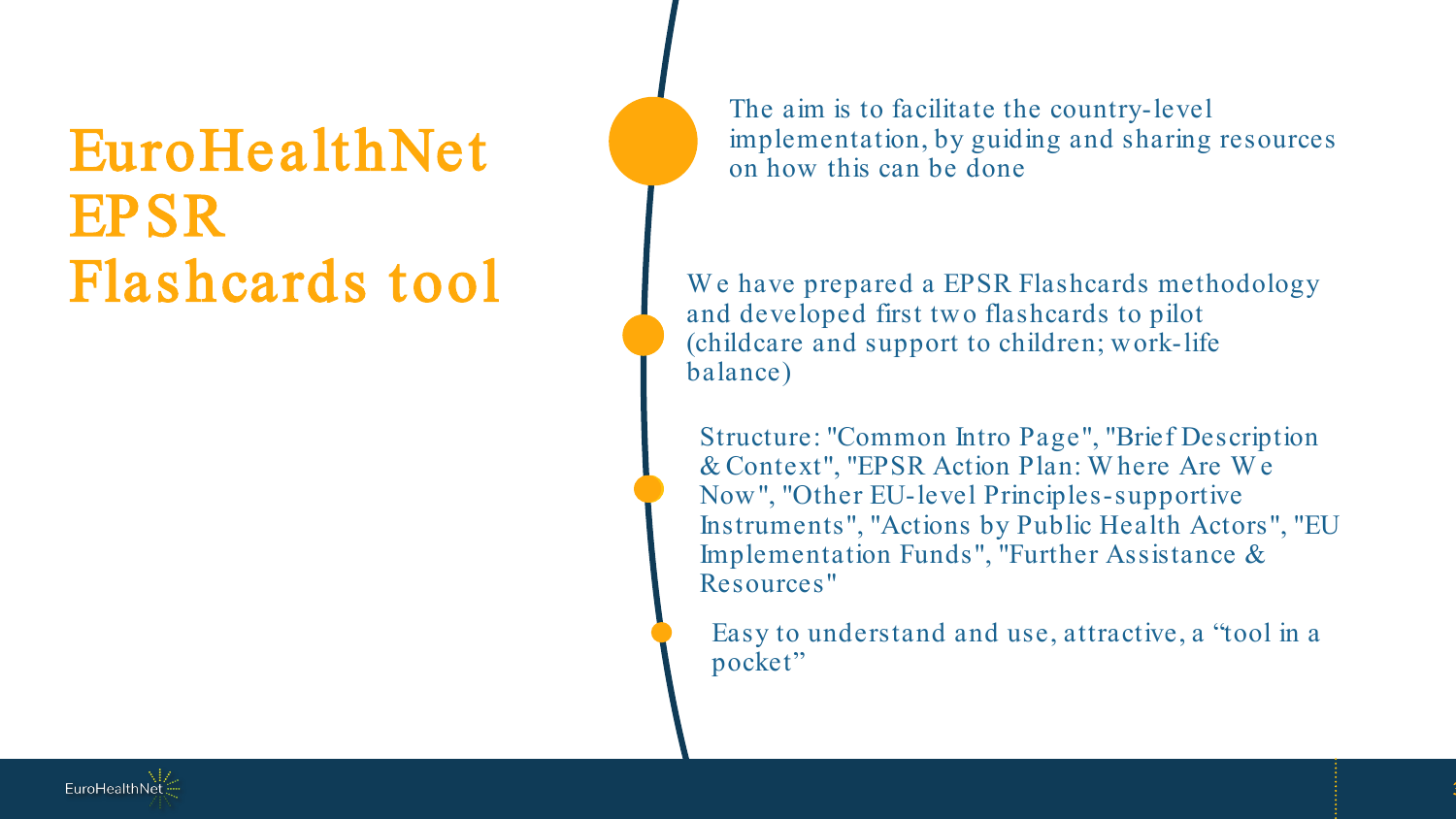## Sneak-peek…

### **Welcome to the European Pillar of Social Rights Flash cards tool**

The European Pillar of Social rights sets out the rights and principles that EU Member States have agreed must lie at the heart of our social-market economies, to ensure that they are sustainable and inclusive

These flashcards are designed to improve awareness of how public health professionals can contribute to the implementation of the Pillar of Social Rights. Each flashcard explores a different EPSR principle and demonstrate its relevance to the public health sector.

#### Select a principle in the wheel below to access the flashcard





### A guide for public health professionals 11. Childcare and support to children

"Children have the right to affordable early childhood education and quality care and to protection from poverty. Children from disadvantaged backgrounds have the right to specific measures to enhance equal opportunities" - EPSR Action Plan

#### Context

The time between birth and compulsory primary school age is the most formative period for children's lives impacting lifelong learning, social integration, health and wellbeing, development, and potential employability[1].

Parents on moderate incomes find costs of early childhood education and care (ECEC) to be very high. Due to these elevated costs, children from disadvantaged backgrounds have significantly lower attendance rates. Moreover, over 18 million children in the EU have grown up in poverty or social exclusion.



**What the EPSR Action** Plan says

· Education and care must be accessible and affordable to all young children inline

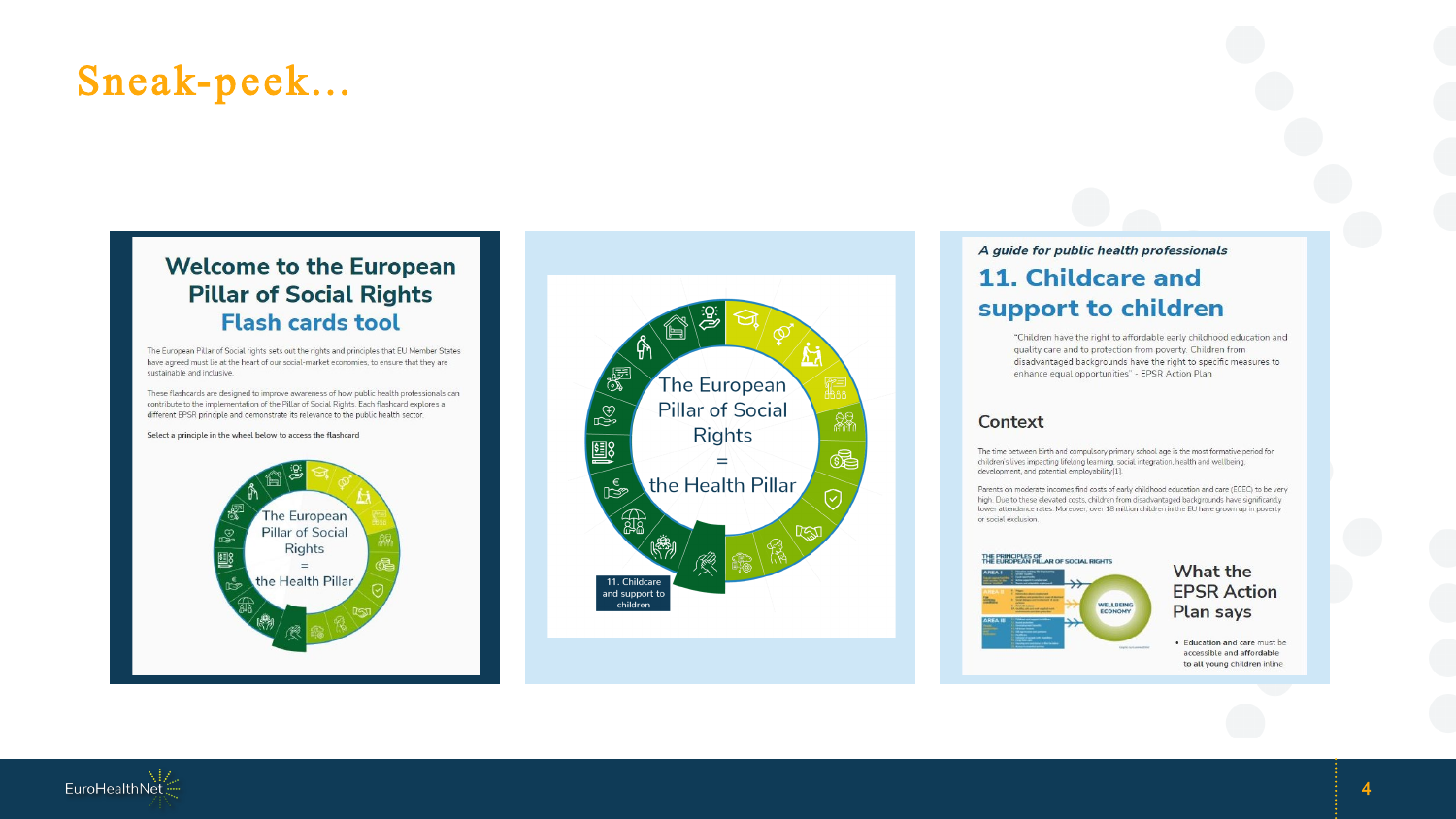## Breakout sessions on the principles

Potential principles for 2022 flashcards



Education, training, lifelong learning



Gender equality



Equal opportunity



Work-life balance



Childcare and support to children



**Social Protection** 

Long-term care

We go into FIVE smaller groups, each led by an Executive Board member

### Each group gets 1 (2 if time allows) principle to discuss; 15 minutes time

### Guiding questions displayed on the flipcharts

Each group's conclusions are captured by staff

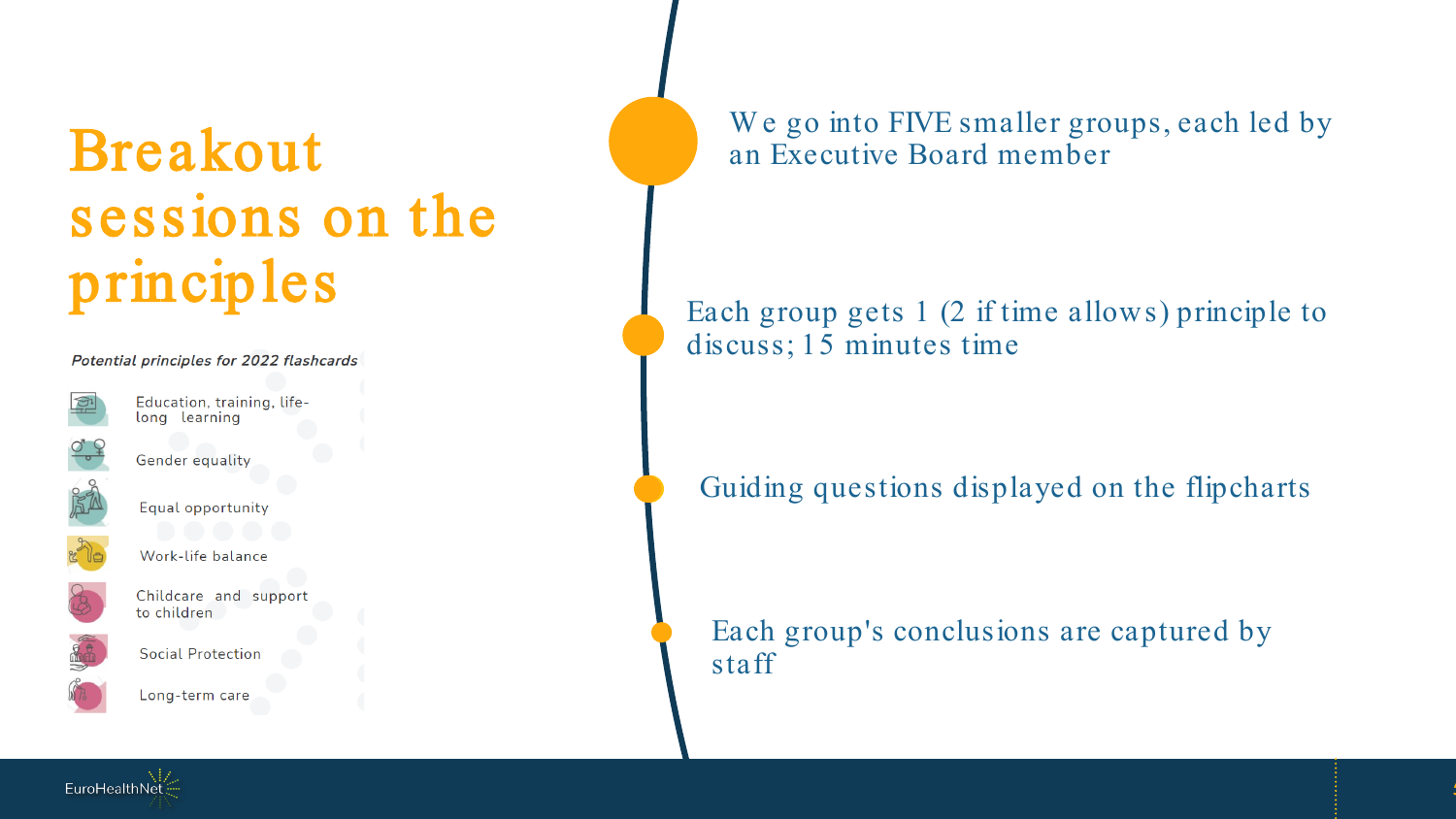## Why should we care and what is at risk? Guided reflection

1. W hat's the link betw een a given human/social right principle and health?

2. Is this principle at risk in a given country or region – what are the consequences for health if this principle isn't applied?

3. How could we – as public health actors – contribute to achieving this principle? W hat do we collectively need?